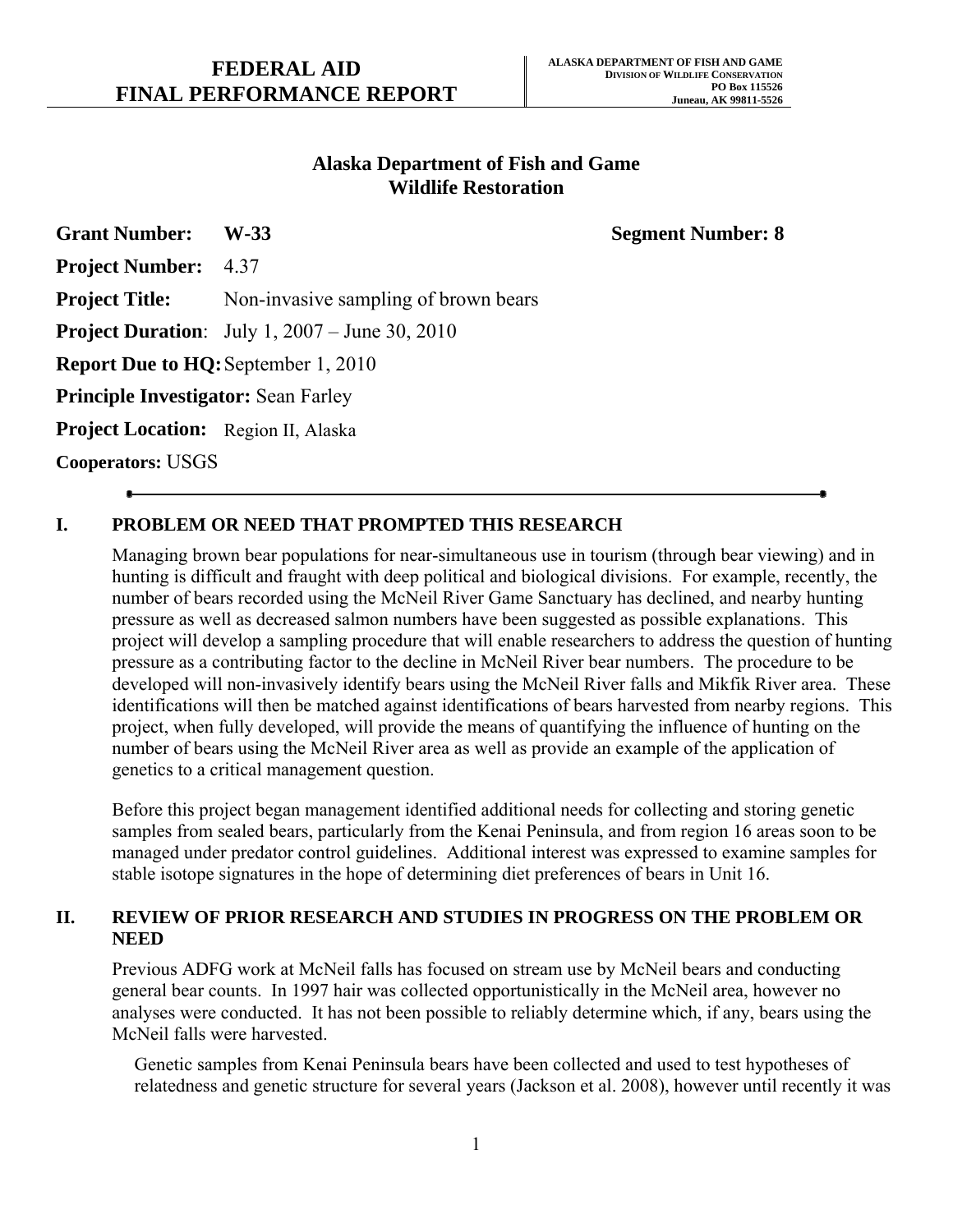not possible to compare the findings to information on nearby Anchorage bears, thus findings were subject to error from isolation by distance.

No sample or additional work had been conducted on Unit 16 bears.

## **III. APPROACHES USED AND FINDINGS RELATED TO THE OBJECTIVES AND TO PROBLEM OR NEED**

**Objective 1:** Develop methodology to non-invasively collect biological materials from bears using the McNeil River area.

**Job/Activity 1a:** Building upon efforts of previous McNeil sanctuary staff, barbed wire wrapped posts will be placed at key points of the sanctuary routinely accessed by staff and bears. Staff will be trained to collect hair from posts. Equipment (barbed wire, posts, and collection materials) will be purchased and supplied to staff. Procedures will be established for the timely submission of samples.

**Turnover in staff prevented this activity from occurring. No work was conducted on this job.** 

**Job/Activity 1b:** Previous researchers have reported success at utilizing fresh feces for both mitochondrial and nuclear DNA extractions. Staff will be trained to collect small samples of fresh feces during their daily travels. Collection materials will be purchased and provided to staff. Procedures will be established for the timely submission of samples.

**Turnover in staff prevented this activity from occurring. No work was conducted on this job** 

**Objective 2:** Collect biological samples from bears that have been harvested

**Job/Activity 2a :** ADFG staff will be provided materials and training sufficient to enable them to collect small amounts of biological material from bears during the course of sealing. Collection materials will be purchased, and along with written materials, provided to staff. Procedures will be established for the timely submission of samples.

## **Kits were sent to all Region II area offices and additional materials supplied on demand.**

**Objective 3:** Clean, curate, and archive samples

**Job/Activity 3a :** Samples collected during objectives 1 and 2 will be cleaned in the laboratory and sorted according to potential for DNA extraction. Archival sub-samples will be appropriately processed and retained at -84C. Laboratory supplies will be purchased. A -84C freezer will be purchased.

**Tissue swab samples (1024) were collected region-wide. Two hundred seventy one (271) black bear samples, 503 brown bear samples, and 428 yet to be identified samples were collected from sealed bears. Samples have been processed in the Molecular Ecology Laboratory in Anchorage, Alaska.** 

**Objective 4:** Determine the effectiveness of sample collection procedures.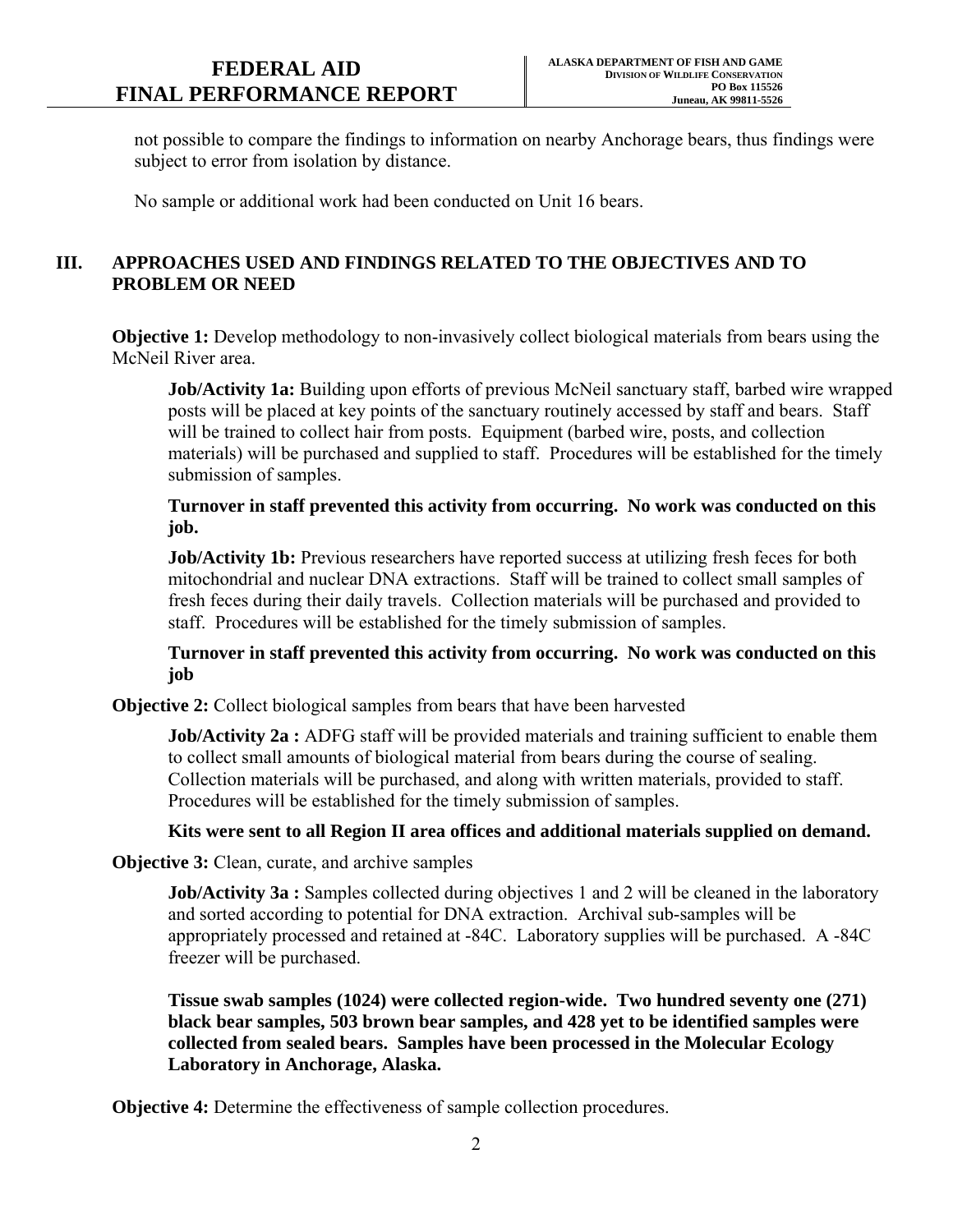# **FINAL PERFORMANCE REPORT** Juneau, AK 99811-5526

**Job/Activity 4a :** A random subset of all samples will have mitochondrial and nuclear DNA extracted and amplified. The sex, species, and individual identification of each sample will be determined. The effectiveness of the sampling methods will be determined. QIAamp DNA stool mini kits, QIAamp DNA mini kits, various chemicals, primers, and polymerases will be purchased. An agreement with the Molecular Ecology Laboratory (MEL) of the USGS in Anchorage will be established for their assistance with final laboratory analysis.

**A small subset (n =67) was pulled for extraction testing. The first run showed promise with exceptionally large DNA yields, however proofing of the gels raised suspicion that the extraction protocol was flawed. Samples were re-extracted and extra care was taken with the preparation. DNA yield was significantly lower; however gels produced were consistent with clean DNA and thus useable. The sampling technique relies upon moistening a sterile cotton swab in Longmire buffer, then wiping it on the dried skin/skull of the sealed animal. Those samples containing small bits of tissue gathered during the wipe yielded more DNA and could be multiplexed, whereas poorer quality samples could not be multiplexed.** 

**Samples that must be analyzed individually will have approximately 9 and 3 times higher costs in chemical and labor, respectively, than samples that can be multiplexed. The variable nature of sample quality (sealed bear hides and skulls) indicates that samples are best collected with heavy wiping action to collect tissue with the swab. While retaining a large piece of tissue for DNA would seem preferable, our experience has shown that often too large a sample is collected and the material rapidly decays.** 

**Samples from the Kenai peninsula bears were collected as blood or tissue and not just cotton wipes, and thus DNA yield was significant. The utility of testing hypotheses regarding wildlife populations was demonstrated with the Kenai samples as it was shown that the Kenai brown bear population experiences little gene flow on/off the Peninsula (see appendix).** 

## **Objective 5: Collect biological samples of bone, muscle, and hair from all bears harvested in Unit 16.**

the laboratory will be conducted as a single blind. **Job/Activity 5a:** Samples of bone, hair, and muscle will need to be collected from every bear harvested within Unit 16, regardless of method of take, gender, or age class. The variance estimates determined from analysis of a small subset of samples will be used to determine the final sample size required to establish a reasonable statistical precision. All sample selection in

In order to avoid any bias or skew in the data samples of bone, hair, and muscle must be collected from as many bears as possible, regardless of harvest method, location of harvest, gender, or age of the bear. This includes cubs and subadults.

Sample kits will be assembled and provided to the Palmer, Anchorage, and Soldotna Fish and Game offices, with instructions to sample all unit 16 bears. Additional kits will be provided to selected ADFG designated bear sealers personal contact will be made to provide instruction on sample collection and storage.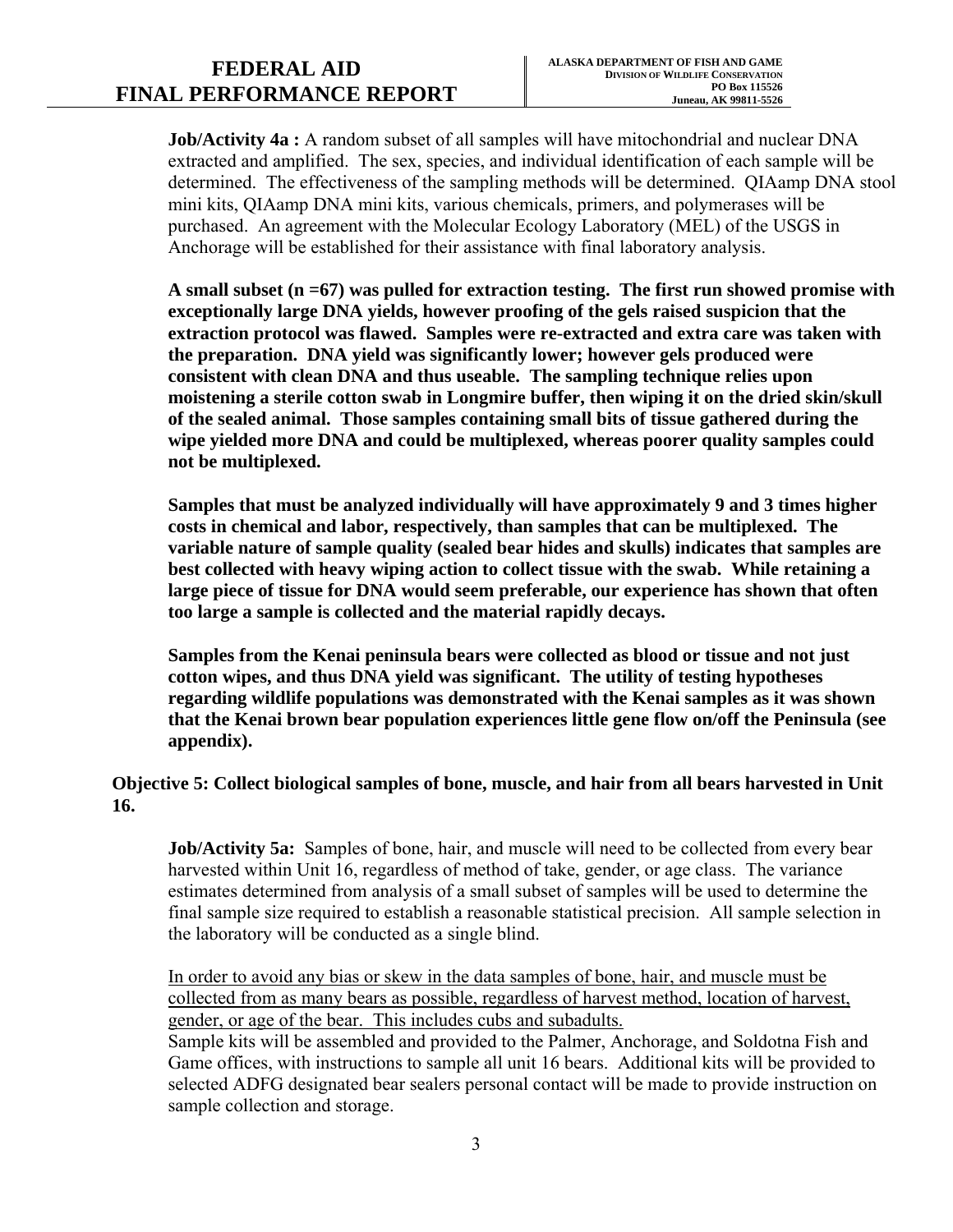**Preliminary analysis of sealing records indicated that close to 70% of all samples would be handled by 3 ADFG offices and one private sealing station (fig. 1). However regulations on bear hunting, bear baiting, and bear snaring in Unit 16 were changed multiple times during the course of this study, and bears were sealed throughout the region. While bear harvest was high in Unit 16, sealing occurred at locations and times not expected and thus fewer samples were collected than anticipated. In regulatory year 2008 approximately 645 bears (both black and brown) were harvested in unit 16, of which approximately 40% were sealed by ADFG personnel.** 

**Objective 6: Perform analysis on biological samples of bone, muscle, and hair collected from all bears harvested in Unit 16.** 

#### **Job/Activity 6a:**

Samples will be processed in the ADFG laboratory and then shipped to the USGS isotope lab at the Denver Federal Center, Colorado for determination of carbon/nitrogen/ and sulfur isotope ratios and for mercury content. Samples will also be sent to the USGS Molecular Ecology Lab in Anchorage, Alaska for determination of allele frequency of Major Histocompatability Complex, µsat, SSP sequencing for individual identification, determination of relatedness, assessment of population health, and haplotypic diversity.

#### **Samples collected have been freezedried, but no further work was accomplished.**

## **IV. MANAGEMENT IMPLICATIONS**

Genetic information would be acutely important in addressing wildlife management questions, ranging from which, if any, bears from McNeil falls are harvested each year to the characterization of relatedness amongst unit 16 animals. Stable isotope analyses could provide useful insight to the diet of a bear population (and individual bears) implicated in affecting ungulate numbers. However methods of incorporating these techniques into established funding and management strategies still need to be developed.

 Sample preservation for genetic work is a continually moving target. Initial work had suggested alcohol storage was preferable; however issues with hazmat regulations and storage space are rapidly causing researchers to look at other methods. Sterile cotton swabs and Longmire buffer will collect and store useful material; however the quantity may be so low as to preclude multiplexing samples, which will drive up costs considerably.

**Prepared by:** Earl Becker, ADF&G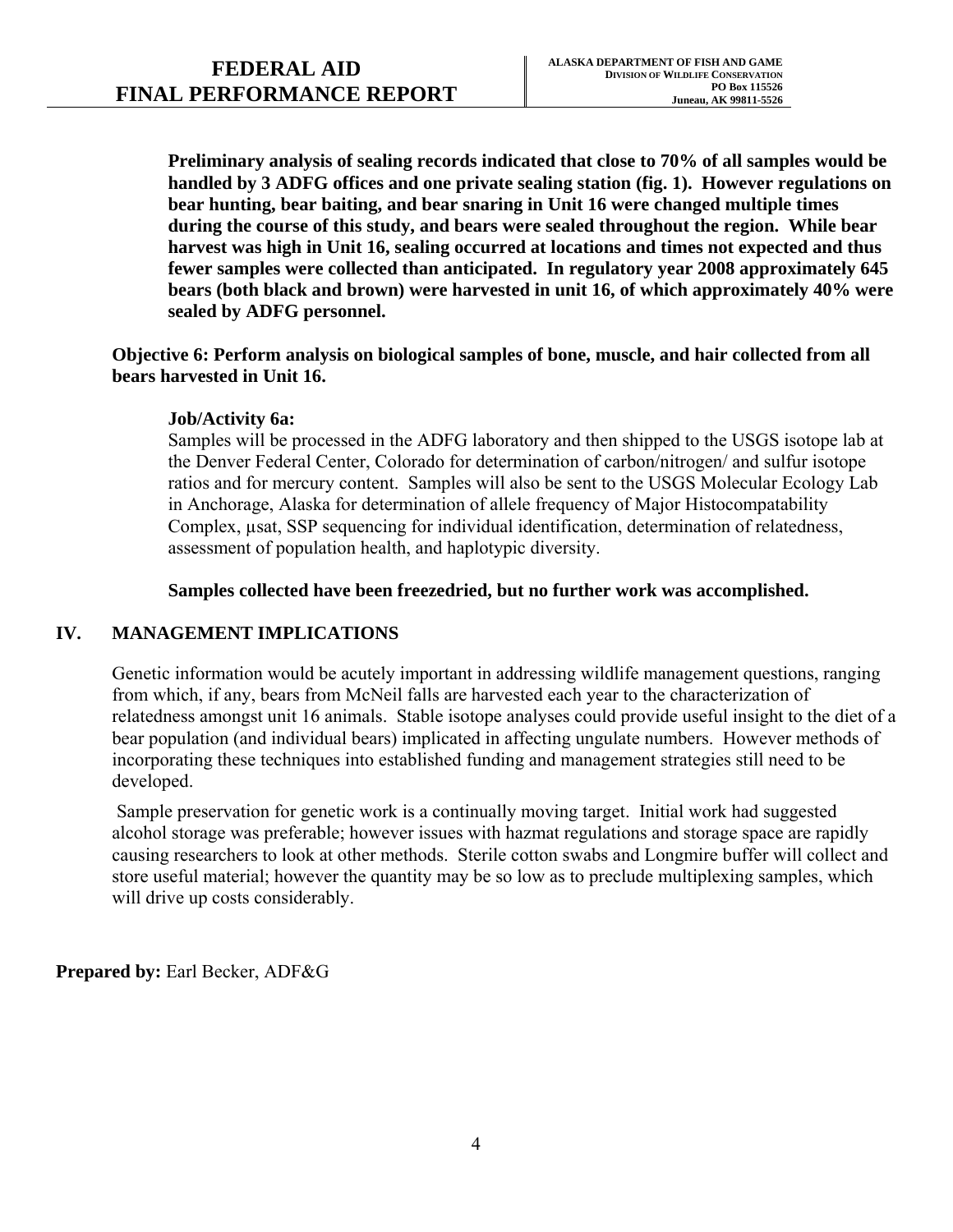# **FINAL PERFORMANCE REPORT** Juneau, AK 99811-5526

## *APPENDIX*

### Application of genetics to Region II brown bear management

S. L. Talbot\*, G. K. Sage\*, and S. Farley\*\*

\*U.S. Geological Survey, Alaska Science Center, 4210 University Drive, Anchorage, Alaska USA 99508 \*\*Alaska Department of Fish and Game, 333 Raspberry Rd, Anchorage, Alaska 99518

Genetic research (Jackson et al. 2008) on the Kenai brown bear population did not find evidence of significant inbreeding, and only one of three algorithms used to test for the presence of a genetic bottleneck had positive results (infinite alleles versus step-wise mutation and two-phase). However the level of mtDNA haplotypic diversity is remarkably low for Kenai brown bears, even when compared to a true island brown bear population such as Kodiak Island brown bears. In addition, Jackson et al. (2008) did not find evidence of population structure across the Kenai Peninsula.

Recently, nuclear microsatellite fragment and mitochondrial DNA control region nucleotide sequence data obtained from south central and southwestern Alaskan brown bear (*Ursus arctos*) tissue samples were used to estimate genetic parameters of the Kenai Peninsula brown bear population. Similar to brown bear populations found in the Bristol Bay and Yukon-Kuskokwim regions, Kenai Peninsula brown bears show a weak signature of a recent demographic bottleneck. Expanded analyses based on traditional and Bayesian analyses of population differentiation show that these brown bear populations are characterized by substantial interpopulational structuring. Thus, we reject the null hypothesis that the Kenai Peninsula and Anchorage brown bears are panmictic (nuclear DNA:  $\chi^2_{nuc} = \infty$ ,  $\theta_{ST} = 0.113$ ; mitochondrial DNA:  $\chi^2_{mit} = \infty$ ;  $\Phi_{ST} = 0.8$ ;  $P <$ 0.05 for all tests; Bonferroni correction applied for microsatellite data). In other words, the Kenai Peninsula brown bear population is significantly differentiated from the nearby Anchorage brown bear population, as well as from the more distant southwestern Alaskan populations, based on both microsatellite loci and mitochondrial DNA control region data. Thus, while previous research demonstrated that the Kenai brown bear population *is not* structured across the Kenai Peninsula proper, Kenai brown bears *are* genetically isolated from close mainland populations.

Identification of maternity and dispersal distances of female offspring are being compared to known reproductive histories and home ranges in order to determine if there is differential reproductive success among Kenai brown bears.

Management of Kenai brown bears will benefit from expanding bear sample collection across the only geographic corridor to the Kenai Peninsula (Placer and Twenty mile rivers) and augmenting datasets from additional south central Alaskan populations (i.e., upper Eagle River, Girdwood, and western Prince William Sound). Management will also benefit from assessing the genetic diversity found in the major histocompatability complex (MHC) of Kenai brown bears. Expanded sample collections will establish if the most logical land route is a travel corridor connecting the Kenai Peninsula, and the variation of the MHC will assess the biological relevance of the Kenai brown bears genetic isolation.

Samples collected on Elmendorf Air Base, Ft. Richardson Army Post, and Bicentennial Park in Anchorage have been used to determine the minimum number of bears present over a 2 year period. Additional samples from clothing of Anchorage-area mauling victims were used to identify bears responsible for the attacks.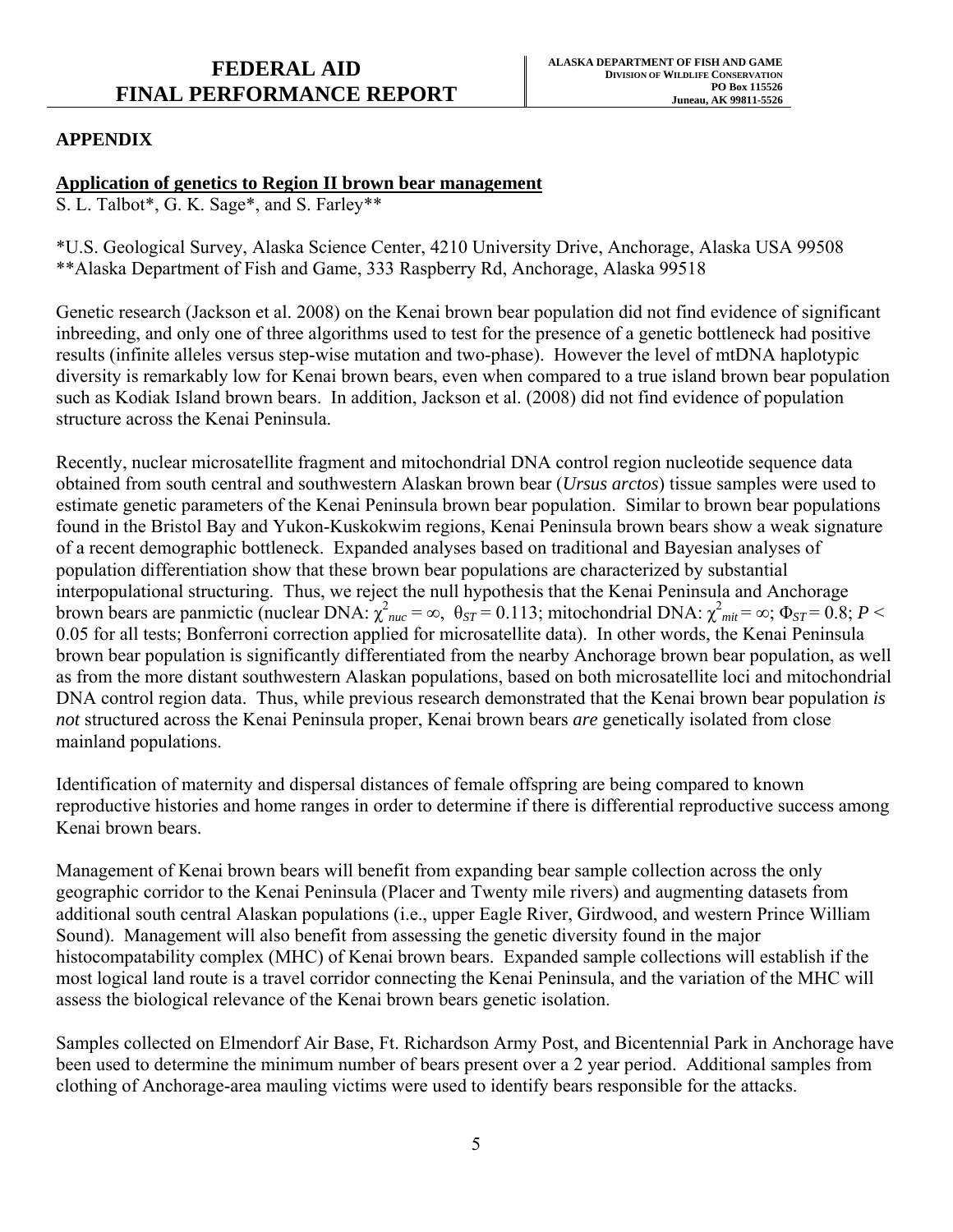Jackson, J., S. Talbot, and S. Farley. 2008. Genetic characterization of Kenai brown bears (*Ursus arctos*): microsatellite and mitochondrial DNA control region variation in brown bears of the Kenai Peninsula, south central Alaska. Canadian Journal Zoology. 86:756-764.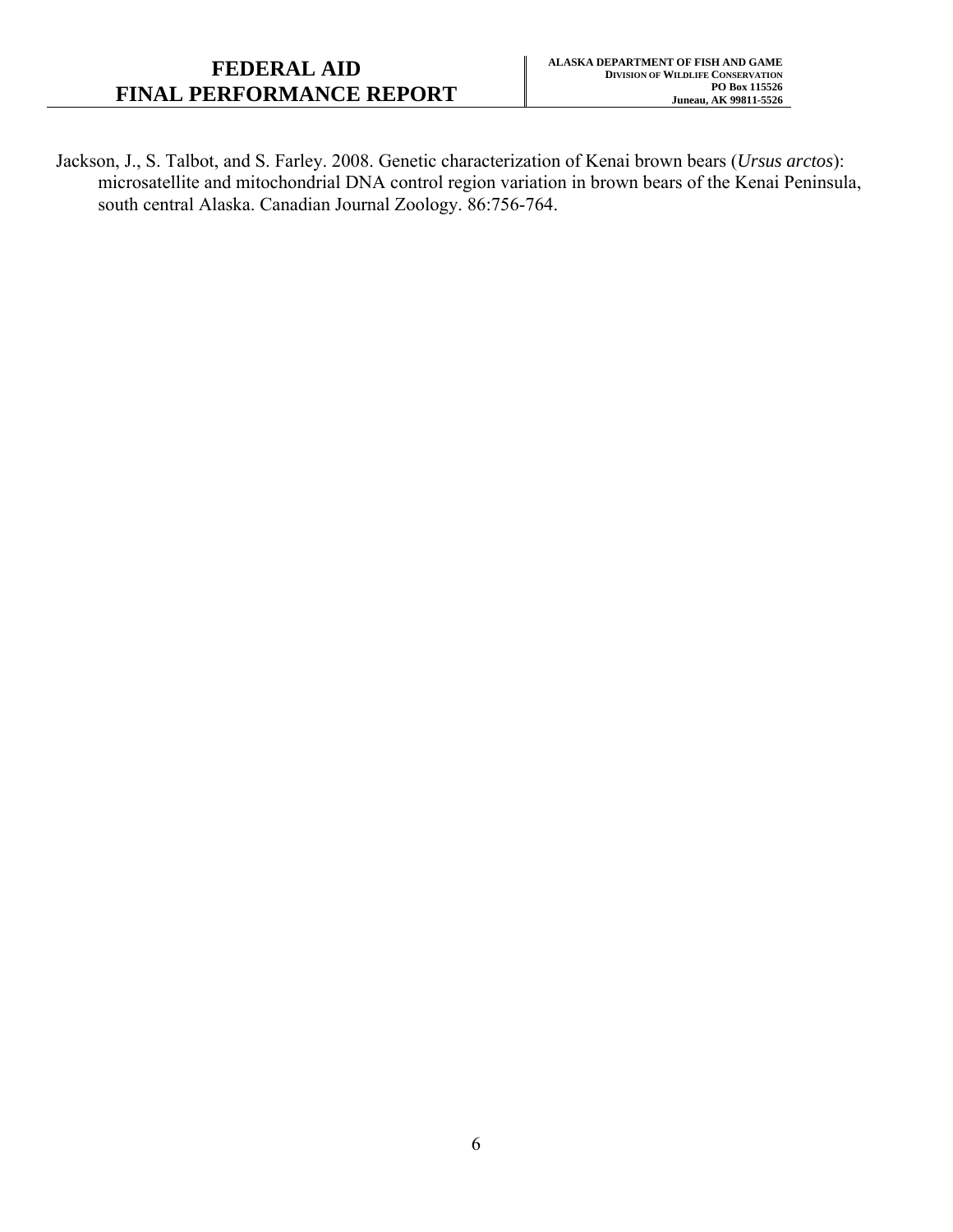

Figure 1. Genetic structure among south central and southwestern Alaskan brown bear populations, estimated by Bayesian analyses using 14 microsatellite loci. Analyses were conducted using BAPS 5.1 (available at http://www.abo.fi/mnf/mate/jc/smack\_index\_eng.html). Among the 8 populations assayed, BAPS5.1 identified 5 (without priors, Figure 1A) or 4 (with priors, Figure 1B) clusters (populations). In both cases, Kenai and Anchorage brown bears were assigned to different populations.